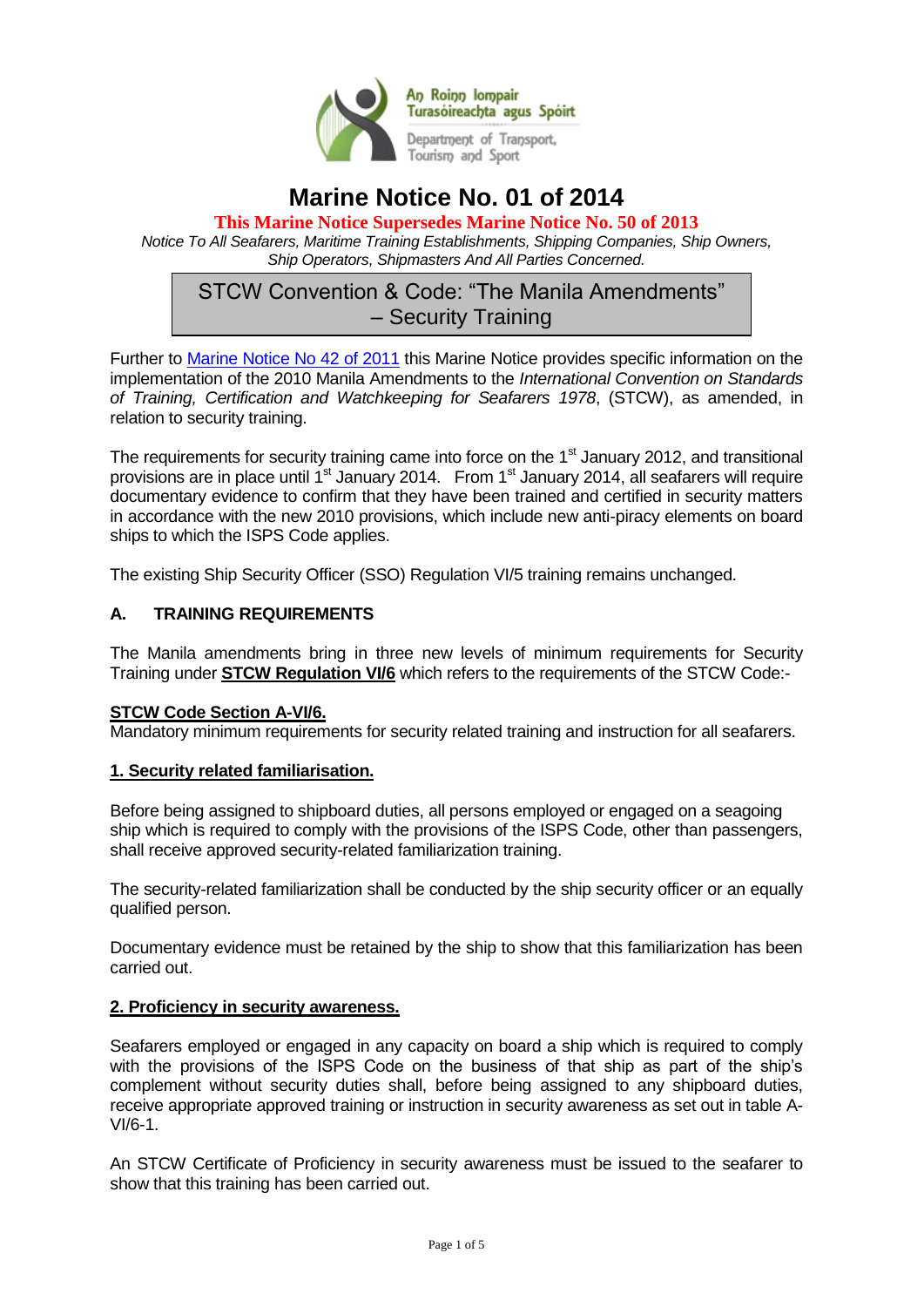## **Transitional provisions**

Until 1<sup>st</sup> January 2014, seafarers who commenced an approved seagoing service prior to the date of entry into force of this section shall be able to establish that they meet the above requirements by previous equivalent training and/or relevant sea service, and can be issued with an STCW Certificate of Proficiency without further training.

### **3. Proficiency in designated security duties.**

Every seafarer who is designated to perform security duties, including anti-piracy and antiarmed-robbery-related activities, shall be required to demonstrate competence to undertake the duties and responsibilities listed in column 1 of Table A-VI-6-2.

An STCW Certificate of Proficiency in designated security duties must be issued to the seafarer to show that this training has been carried out.

#### **Transitional provisions**

Until 1<sup>st</sup> January 2014, seafarers who commenced an approved seagoing service prior to the date of entry into force of this section shall be able to establish that they meet the above requirements by previous equivalent training and/or relevant sea service, and can be issued with an STCW Certificate of Proficiency without further training.

### **B. PROVISION OF TRAINING**

#### *Approved training providers.*

[Marine Notice No 33 of 2013](http://www.dttas.ie/sites/default/files/corporate/MN33of2013-Amended-Approved%20Training%20Course%20Providers%20UPDATE.pdf) will be updated shortly and will provide details of approved training providers for courses in:

Certificate of Proficiency in Security awareness STCW Regulation VI/6.Section A-VI/6 Certificate of Proficiency in Designated Security Duties STCW Regulation VI/6.Section A-VI/6

In the interim period, candidates for training should contact [stcw@dttas.ie](mailto:stcw@dttas.ie) to receive a list of course providers. *This training is not subject to revalidation*.

## **C. ISSUE OF STCW CERTIFICATES OF PROFICIENCY**

These are issued by the approved training providers or, in the case of the transitional provisions, by the Marine Survey Office, to:

- Holders of Irish Certificates of Competency;

- Holders of Irish Watch Rating Certificates;
- Holders of Irish Discharge Books.

Additionally an ISM operating company may apply to the Marine Survey Office for approval to issue Certificates of Proficiency on its behalf in an approved format to seafarers serving onboard an Irish ship under their management.

Certificates of Proficiency under the transitional provisions will be issued as follows:

**Proficiency in Security awareness** to seafarers as per Section A-VI/6 part 5.1, who have approved seagoing service as shipboard personnel for a period of at least six months in total during the preceding three years.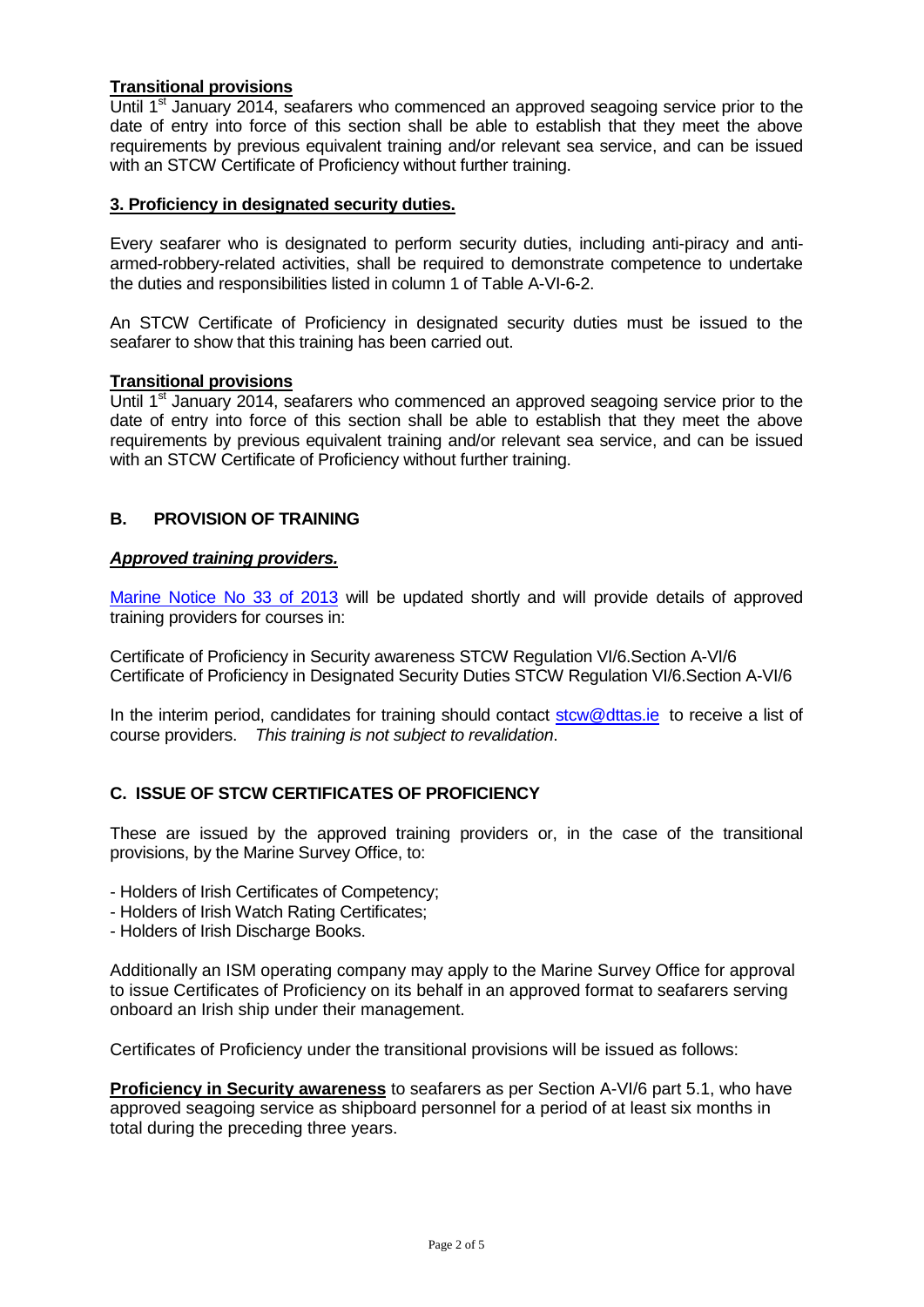**Proficiency in Designated Security Duties** to seafarers as per Section A-VI/6 part 9.1, who have approved seagoing service as shipboard personnel with designated security duties for a period of at least six months in total during the preceding three years.

Approved sea service is in the period of three years prior to  $1<sup>st</sup>$  January 2012.

Evidence of sea service must be submitted in the form of Discharge book, Watchkeeping Certificates or Sea Service Testimonials.

Proof of designated security duties must also be provided by the Company or Master of a vessel, where applicable.

Seafarers wishing to avail of the transitional Provisions through the Marine Survey Office, should submit applications to the STCW Section, Marine Survey Office, Leeson Lane, Dublin 2 as soon as possible.

Approved format of Certificate of proficiency is attached in Annex II.

Annex I contains a diagram showing an outline of the implementation dates of the 2010 Manila Amendments.

Marine Notice No. 50 of 2013 is hereby withdrawn

Irish Maritime Administration, Department of Transport, Tourism and Sport, Leeson Lane, Dublin 2, Ireland.

08/01/2014

Encl.: Annex I, Annex II

For any technical assistance in relation to this Marine Notice, please contact: The Marine Survey Office, Leeson Lane, Dublin 2, tel: +353-(0)1-678 3400. For general enquiries, please contact the Maritime Safety Policy Division, tel: +353-(0)1-678 3418. Written enquiries concerning Marine Notices should be addressed to: Maritime Safety Policy Division, Dept. of Transport, Tourism and Sport, Leeson Lane, Dublin 2, Ireland. email: marinenotices@dttas.ie or visit us at[: www.dttas.ie](http://www.dttas.ie/)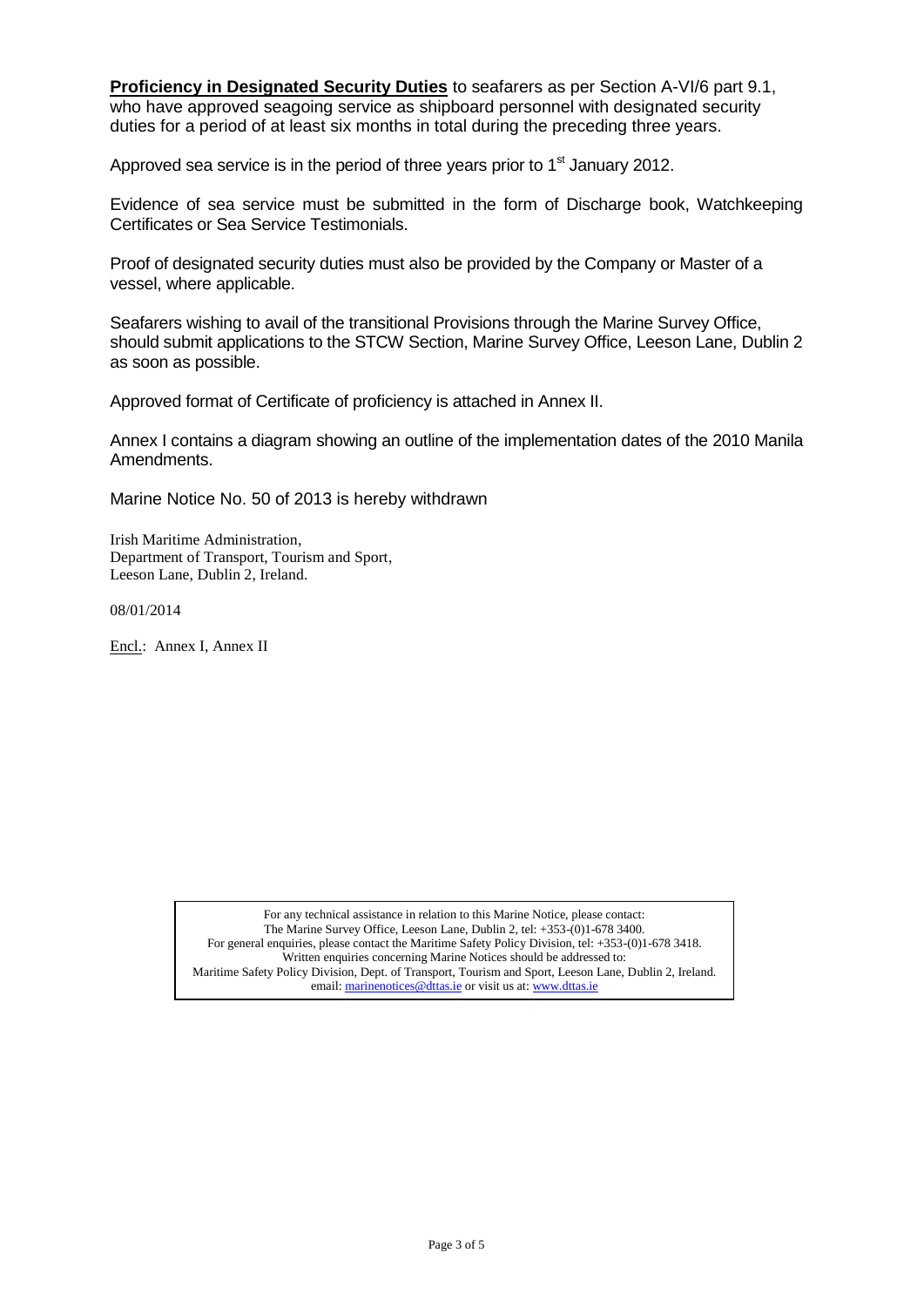

# **STCW: Implementation dates of 2010 Manila Amendments**